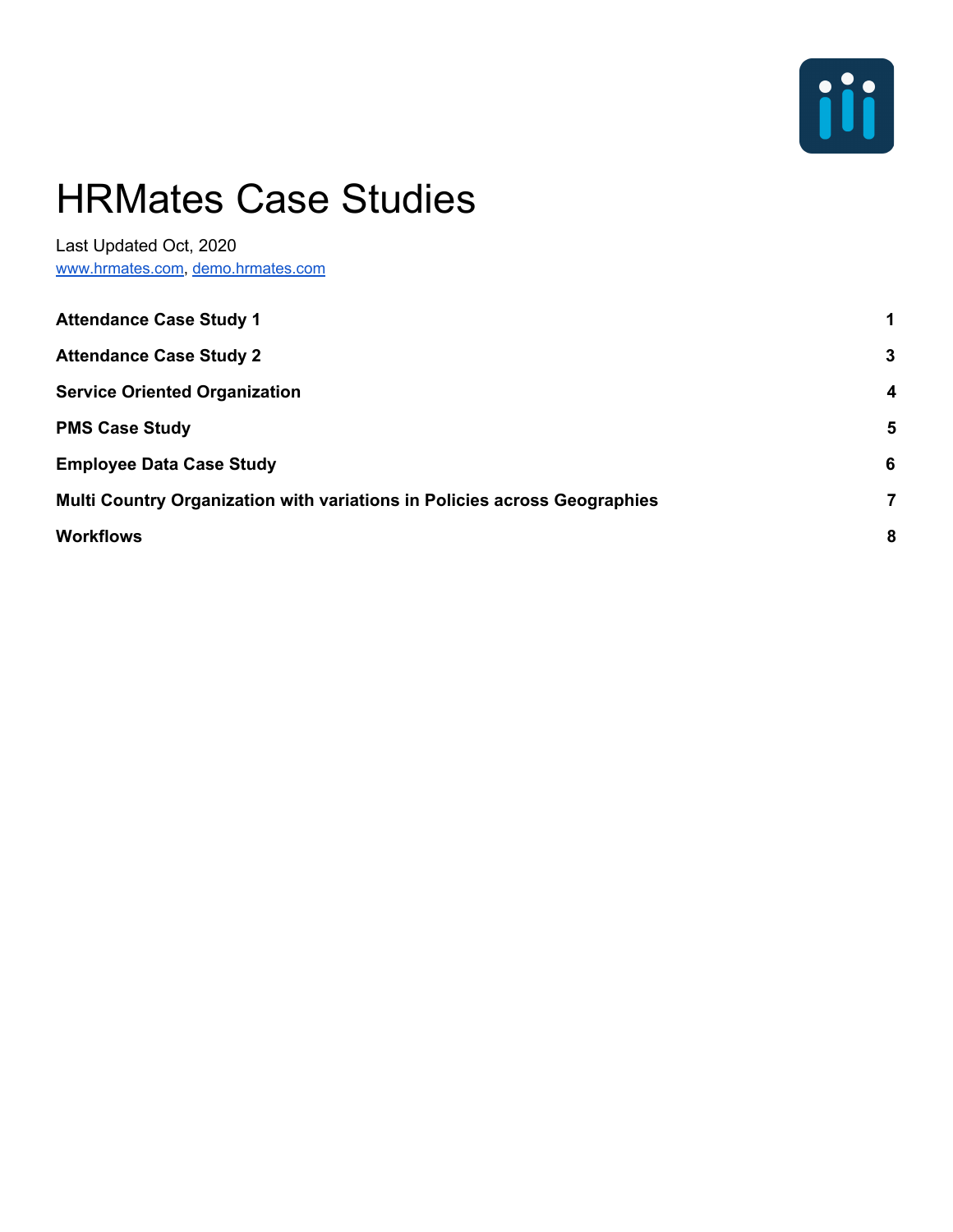## Attendance Case Study 1

## Customer Profile

Its a real estate company with many employees on Field Duty

## Special Requirements

- Attendance Regularization Process with rules for number of working days allowed for regularization.
- If Employee Leaves after 8:30 in the evening next day he can come 1 hour late. If leaves after 9:30 next day he can come 2 hours late.

○

- Attendance to be imported from biometric machines at multiple offices
- Some Employees do not need attendance monitoring, some need monitoring but penalty rules not applicable.

#### Solution

- Attendance Regularization process was setup with an approval workflow.
- Attendance Penalty Rule Custom Process was modified to update shift timings of next day on Late Going.
- Attendance Import Process was setup for multi locations. Auto Warning Emails generated for following cases
	- Monitored Employee in HRMates Database not available in Punch Machine
	- Attendance not coming from a location for a full day
- Special Attendance Grades were set up in Employment Profile and used in Attendance Process

#### Change Management

After First Round Implementation several changes were requested by clients and most changes were addressed within 1 working day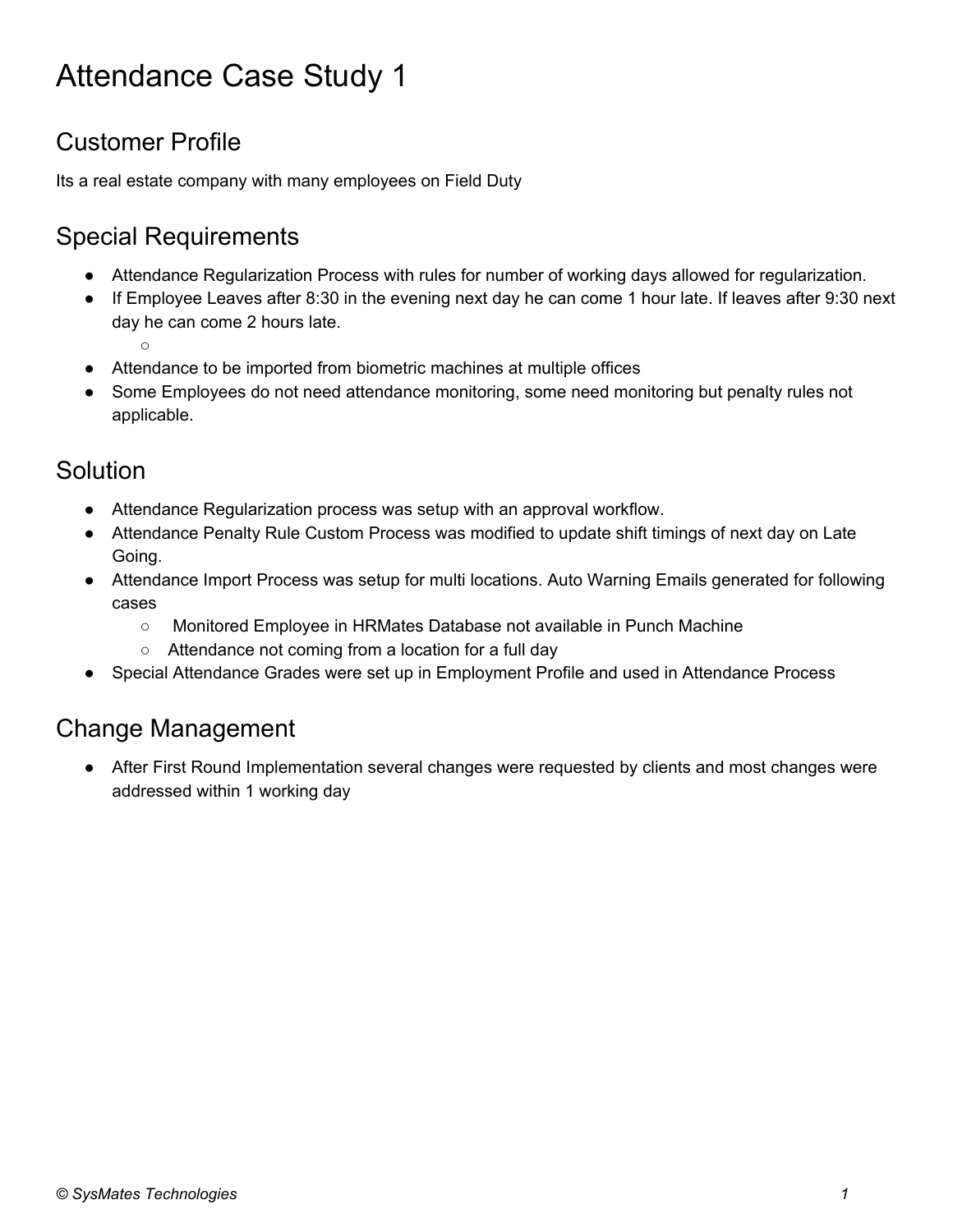## <span id="page-2-0"></span>Attendance Case Study 2

#### Customer Requirements

The customer is a Law firm spread across several cities in the country. Owing to Covid-19 restrictions, they need to implement an Office Duty and Work From Home policy for employees across the multiple locations to allow work from home as well as maintain a critical strength within the office. The policy mandates

- On each work day, 30% of employees need to work from office. A roster will be maintained for a period (1 week or longer as decided by management) to group employee that are to work from office in that period, the others to work from home
- Within each location, the Location Head will be responsible for creating employee attendance groups and the roster for each period in advance
- Employees that are marked for work from home for a period may attend office in person in case of an emergency. The permission for that is to be obtained from the location head in advance, who will then plan for an alternate to work from home on that day
- For employees that work from office, the normal biometric will be used for attendance to mark time in and time out.
- For the employees working from home, the employee needs to inform their start and end time for each work day to the location manager. This may be done by email or an alternate system as defined by the firm
- On each work day, a 1 hour lunch break time is provided for all employees, including those that are WFH
- WFH Employees can also request for short leaves, not exceeding 2 hours, for a personal need. The location head's decision in this matter is final
- In one month an employee may at most avail of 2 short leaves
- During the work day, each employee needs to capture their timesheet giving details of clients, projects and activities they are spending time on. The list of activities is defined as a standard list of Tasks. Each employee is assigned to one or more tasks

#### **Solution**

- The solution has multiple dimensions to it. These include
	- Roster management
	- Attendance management
	- Short leave management
	- Timesheet management
- Roster management
	- HRMates provides a facility to create groups of employees by location and/or manager
	- The manager for each location (or group) has the ability to create rosters for each employee. Rosters can be made for shifts, or locations or a combination of either. For the law form, home shift was created as a separate shift "WFH Shift" so the manager was able to create rosters for each week identifying office or home shifts for each employee for the week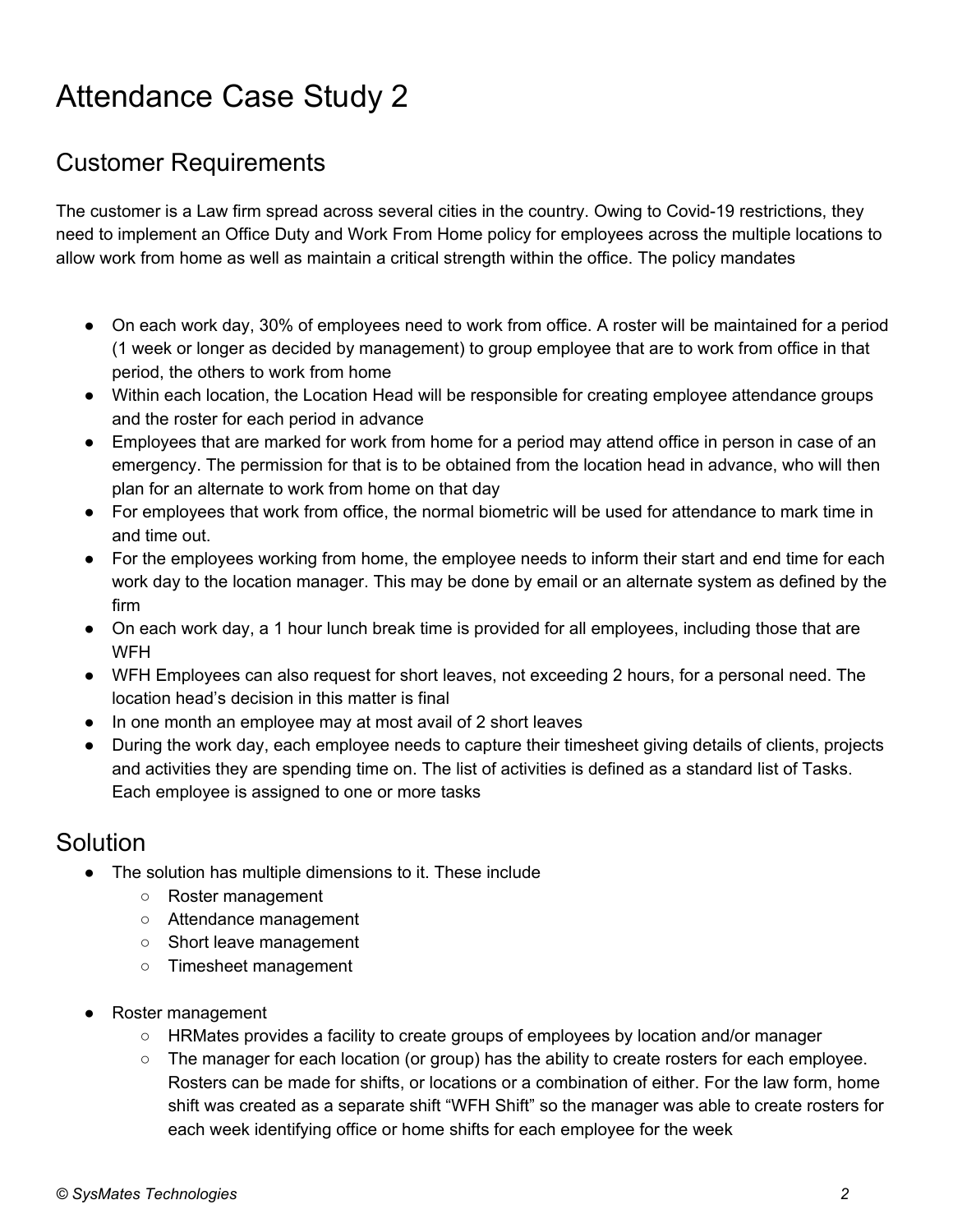- Validation was setup to to restrict ratio of Work From Home and non Work from Home shifts to be between 25% to 35%
- $\circ$  Each employee could look at their roster before start of the week and plan accordingly
- Attendance Management
	- HRMates has the functionality to mark attendance using mobile app. Each employee can mark a time in (or Punch in) – the system records the time and GPS coordinates and address of the employee.
	- Similarly Time out (Punch out) is also recorded using mobile application
	- For employees working from office, HRMates integrates with the biometric system to mark the attendance.
	- For Audit Purpose Mobile Attendance (WFH) is matched with the WFH shift
- Short leave management
	- $\circ$  This is defined as a leave category within the vacations module. The employee can apply for a short leave for a work day, its at the discretion of the location/manager to approve
	- $\circ$  For each day, total time of attendance  $+$  any short leave on that day should total the work hours needed for the day to be marked present. Else that day is marked as half day leave
	- The system tracks number of short leaves taken in the same month and allows max of 2 in a month
	- Short leave does not carry over to the next month if not availed
- Timesheet management
	- HRMates has a projects module to identify each project for each customer
	- Each employee can be allocated to 1 or more tasks
	- For timesheet, HRMates allows either of 2 methods time reporting or time accounting
	- Time reporting
		- For each attending day, the employee records the number of hours worked on a task on a project for that day. Multiple tasks can be reported each day
		- List of tasks that an employee can work on are predefined in the system so they can be selected from a drop down
		- The manager approves the time reported and the data is then frozen and can be used by accounting for billing
	- Time accounting
		- The manager of each project defined the activities that are to be done on that project and also gives a budget of effort needed for that activity
		- The employee selects the activities that are assigned to him and reports effort on those
		- The employee also reports the effort left to complete the task
		- The system tracks effort spent vs effort budgeted to identify the percentage completion
		- Using the effort balance the system also tracks over or under budget tasks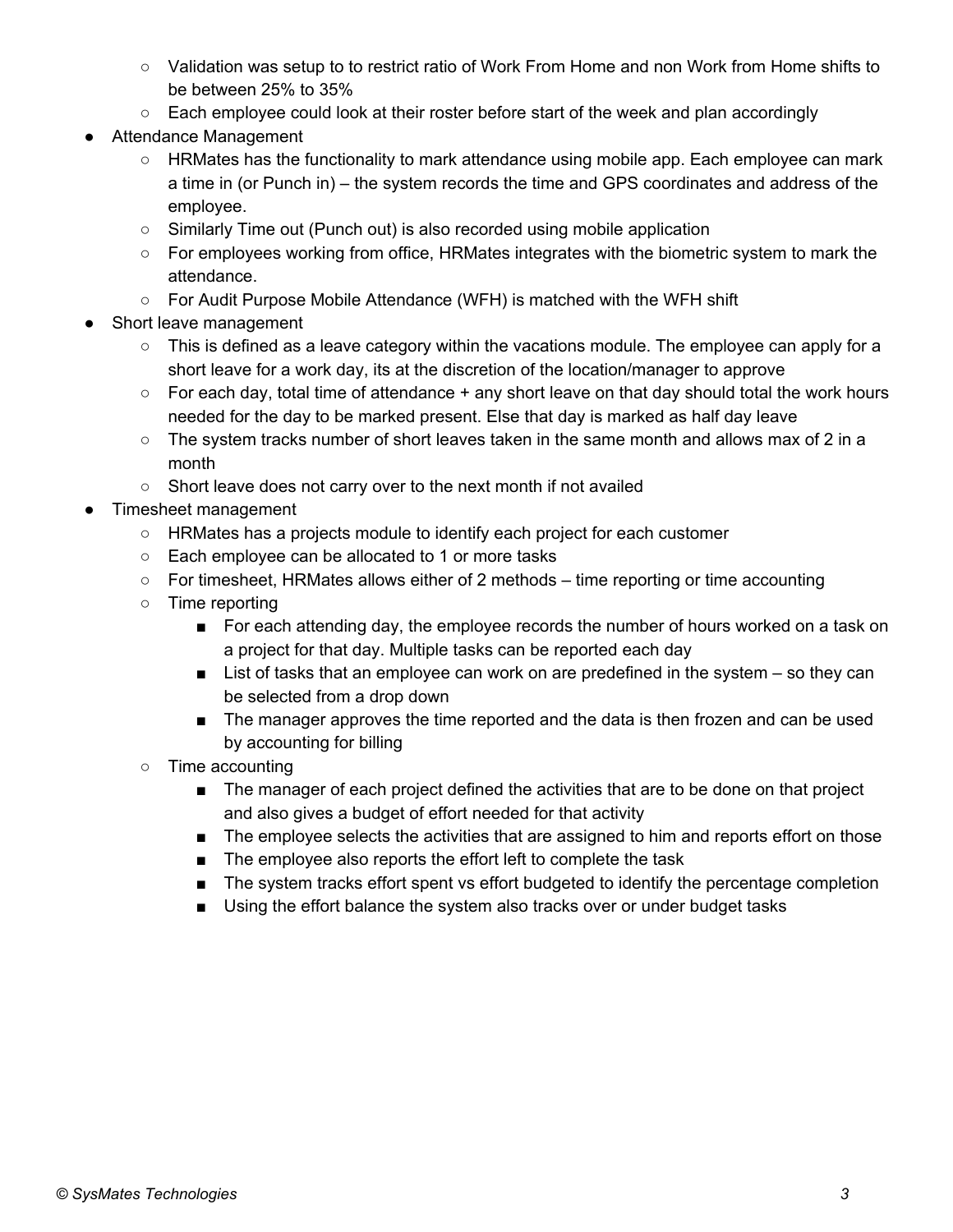## <span id="page-4-0"></span>Service Oriented Organization

### Customer Profile

The organization has Head Office and more than 30 branch offices across india. Company deals with Medical Sample Collection. All HR and Payroll are managed from Head Office.

#### Special Requirements

- Need flexible week off for Phlebologist.
- Leave Entitlement and Holidays are assigned as per policy of the State in which the office is located. IT Team has 5 days working, Operations team has 6 days working with 3 Shifts, rest of the organization has 6 days working.
- Rosters are created by Team Manager and Approved by Head of Operations. During Roster creation HRMates provides visibility for leaves applied by Roster Employees. Once Roster is approved the employees can see there roster schedule using My Roster.
- Further Employees can apply for Shift Exchange. Shift Exchange is approved by exchange Employee's Team Manager and HOD. After approval the Updated Roster is visible in My Roster.
- Electronic Acceptance of Employment Terms and Conditions
- Contract Workers Invoicing
- Contract Workers Employee Code has different Prefix

#### Solution

- Attendance and Salary were grouped by Locations
- Created Flexible Week off policy as per requirement
- Roster Module was setup for the company along with approval rules
- Terms and Conditions feature was setup for the company along with requirement for new employees to download documents and upload a signed copy, further approved by HR.

#### Change Management

- If a Employee or Manager location or area of operations are changed it is automatically reflected in the system as system as been setup based on Rules and Organization Structure.
- If a uploader leaves organization, system will force a replacement.
- Any Other Change can be easy be accomplished in the calculator logic.

#### Future Roadmap

Auto run Data Import Process to pull Sales Data automatically from Sales System. This will be done after the Sales System is ready with API for Data Export.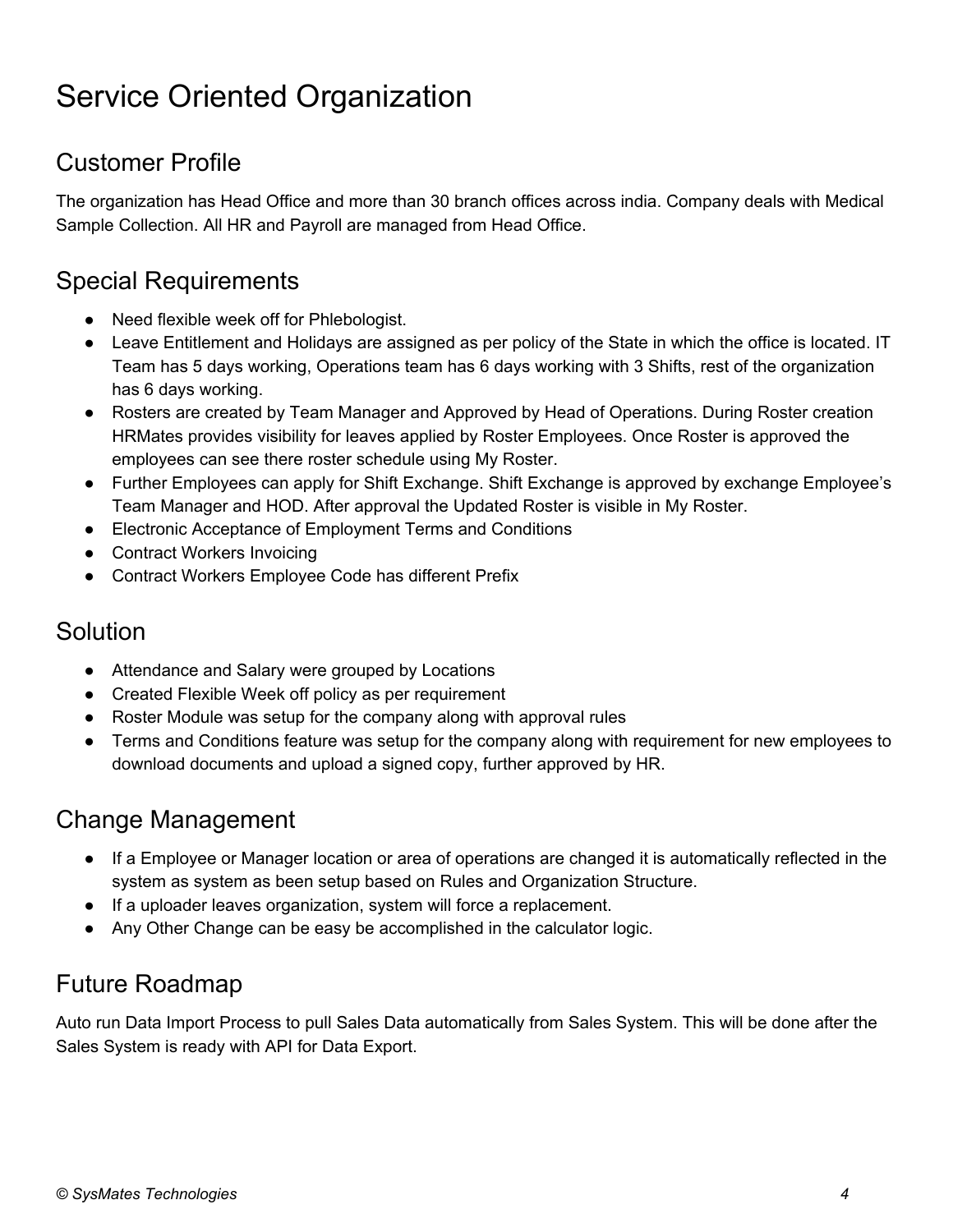## <span id="page-5-0"></span>PMS Case Study

## Customer Profile

A Steel Company in Jamshedpur, with offices across india.

## Special Requirement

- Company has a ready Paper/Excel based Performance Management System.
- Company wants to automate the same system with some changes
- There will be 3 PMS Types. HODs, Officers and Associates
- Goals will be set by Appraisee and Approved by Reporting Manager and HOD in beginning of Year
- During course of Year Additional Assignments and Special Achievements can be added to PMS Form
- End of Year Appraisal is done with involvement of Employee, Reporting Manager, HOD and Management

## Prior System

Paper and Excel Based

#### Deficiencies in Prior System

- Lot of Paperwork
- **Need Lot of Monitoring**

#### HRMates Solution

- HRMates PMS was setup with 3 Templates.
- Rules to map Templates with Employees were created
- Beginning of Year Goal Setting Activity was kicked off
- Notifications and daily reminders were generated for Goal Setting
- During the Year HR Managed Additional Assignments and Special Achievements
- Appraisal Activity Kicked off at end of financial year.
- HR Generated Talent Review Forms after end of Appraisal Activity
- Management used Talent Review Form for Promotions and Increments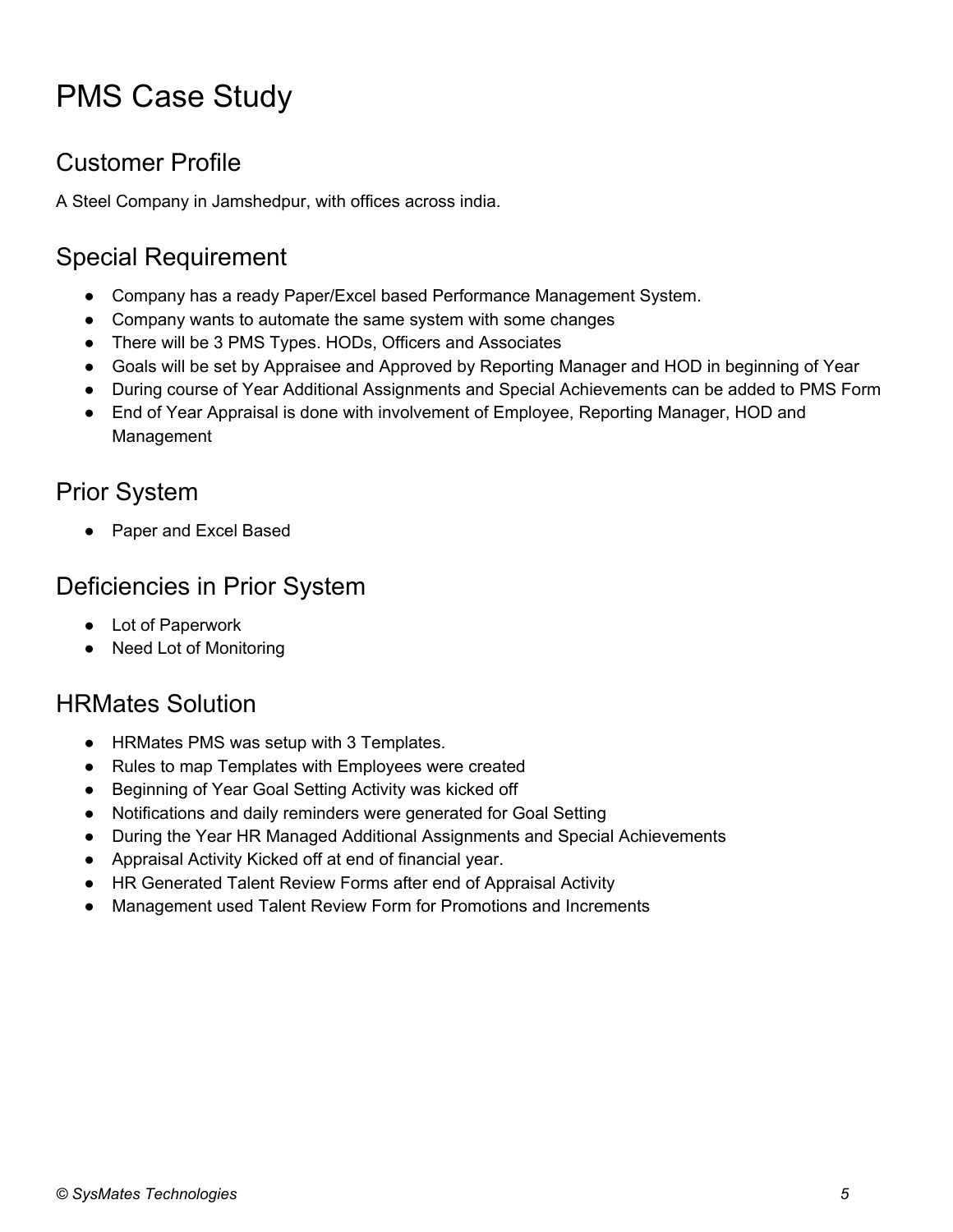## <span id="page-6-0"></span>Employee Data Case Study

### Customer Profile

Mobile Retailer with stores across North India.

## Special Requirements

Sales System Generates Sales Data for Every Sales Employee on daily basis. Requirement is

- Publish Sales Data to Employee Portal on Monthly Basis
- Can view Summary and if needed view details
- Store Managers can view their own sales Data and of Store Employees
- Area Manager can view Sales Data for all stores under him
- Sales data for Employees, Store Managers and Area Managers should be presented in their Performance appraisal form
- Incentive generated from Sales Data and added to Employee Salary
- Reminder System to be able to upload data on monthly basis to portal

## Prior System

- Data is pulled from Sales System as Excel Sheets
- Calculations are run on excel sheets

#### Deficiencies in Prior System

- Employees were not able to see their performance data
- Lot of manual work and possibility of errors

#### HRMates Solution

- Existing Employees Data was imported in HRMates
- HRMates Employee Data Module was setup to create Employee Data Upload Process for 4 kinds of Sales Data Sheets.
- Responsible HR People are assigned to Upload Process for uploading on monthly basis.
- HRMates generates a Notification (on Email and Dashboard) every month
- Uploader uses Notification to upload the Data Sheets
- HRMates generates summary sheet for uploads
- Employees and Managers see the summary sheet along with button to see the details
- PMS Form is setup with columns for Sales Achievement. The Column is bound to have Uploaded Sales data using PMS calculator
- Payroll is setup with Sales Incentive Column
- Sales Incentive Column is bound to have Uploaded Sales Data using Salary Calculator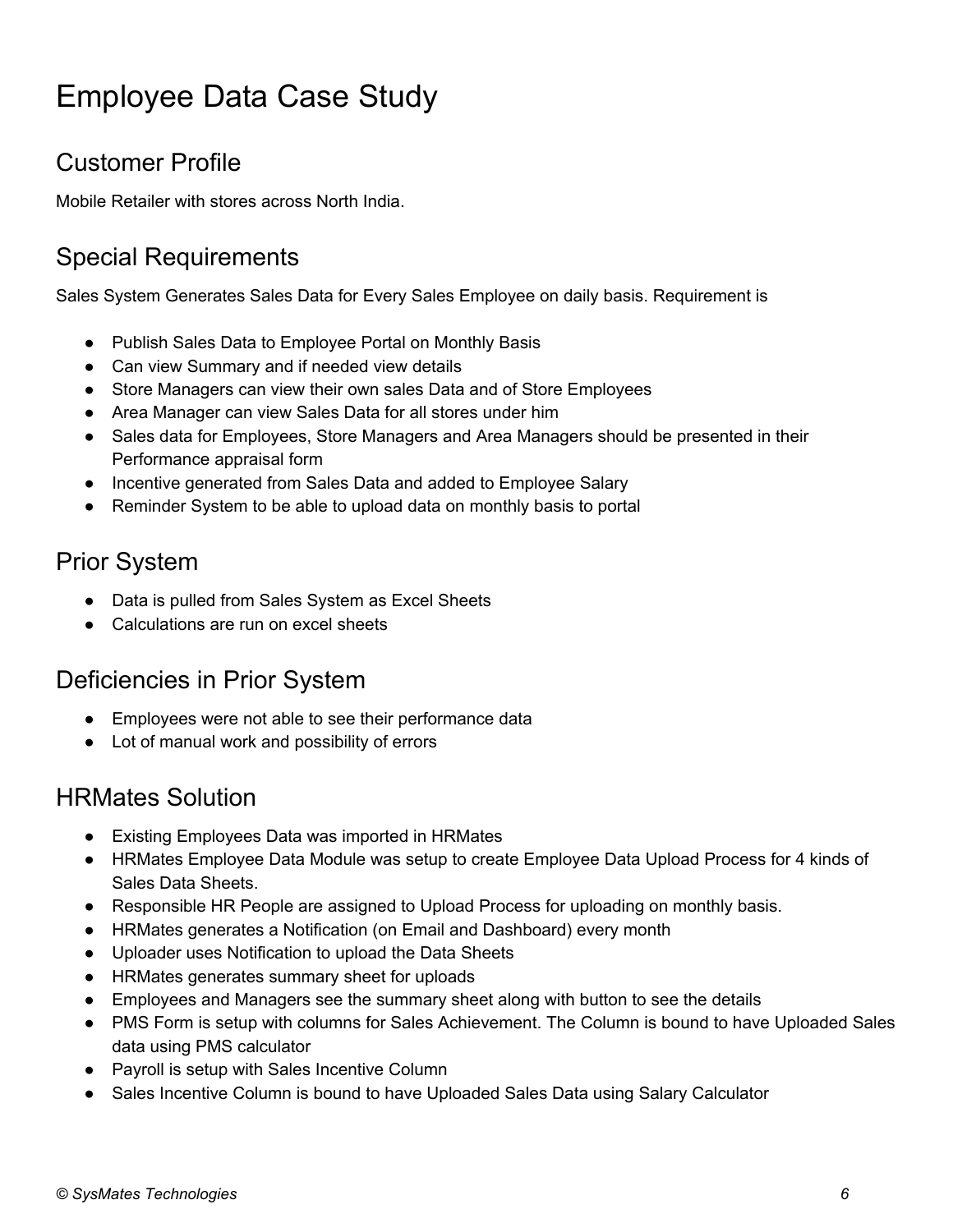## <span id="page-7-0"></span>Multi Country Organization with variations in Policies across **Geographies**

## Customer Profile

Is a global IT services provider with over 2,200 employees delivering technology services from our delivery centres spread across South East Asia and helping our clients improve business competitiveness, efficiency and ROI.

## Special Requirements

A HRIS Solution which besides providing regular HR functions should be able to incorporate HR and Payroll policies for our offices in different countries. Further several teams are spread across countries with reporting structure across countries. System should allow managers to perform HR Function across countries.

#### Solution

HRMates instances were created for each country. The instances were grouped in Organization allowing cross reporting.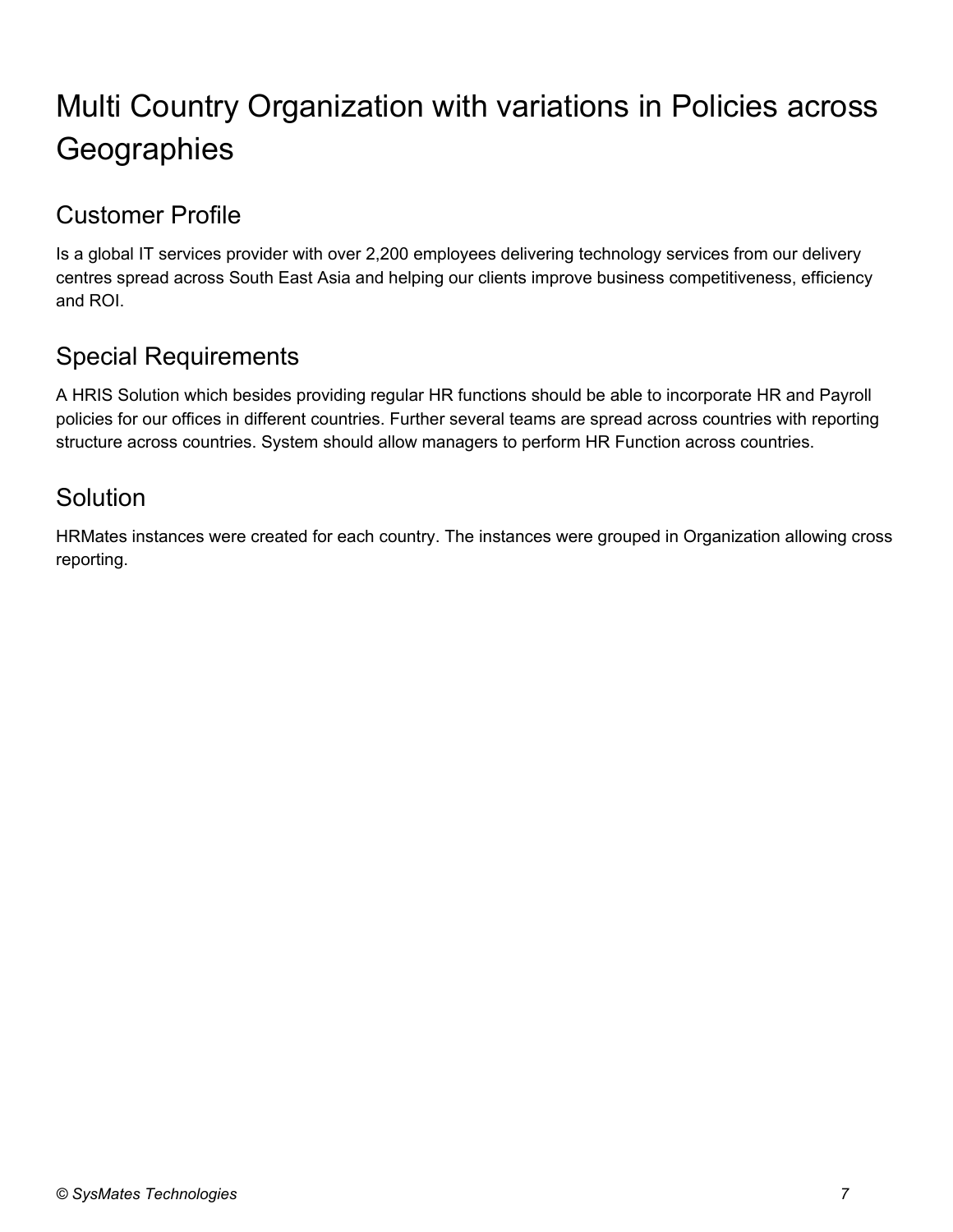## <span id="page-8-0"></span>**Workflows**

### Customer Profile

Is a Large Company in Indian Steel Industry

### **Requirements**

Wanted to automate several paper based Workflows

- Corrective Actions and Preventive Actions
- Maintenance Prevention
- Well Done and Star Officer Employees Nomination and Approval
- Reward and Recognition Program
- Suggestion Portal based in Kaizen

The Requirements were generic industry standards and Customer did not have a issue for HRMates to use the same for other Clients.

#### Solution

All above workflows used Employee Relationships like Self, Reporting Manager, Head of Department, CEO etc. HRMates has following to allow quite and robust Automation

- XML based Form Creation
- Generic For Approval Workflow Code
- HRMates has inbuilt Organization Structure along with helper functions to get the relationships.
- Email System linked to Approval Process, along with use of Email Templates.

All of above were implemented in HRMates in 4 weeks and made Live. The Implementation allowed changed in Approval Process and Constraints from Database, so the same implementation can be used for other customers.

Here we will cover only Star Officer Recognition in detail to demonstrate HRMates Workflow Process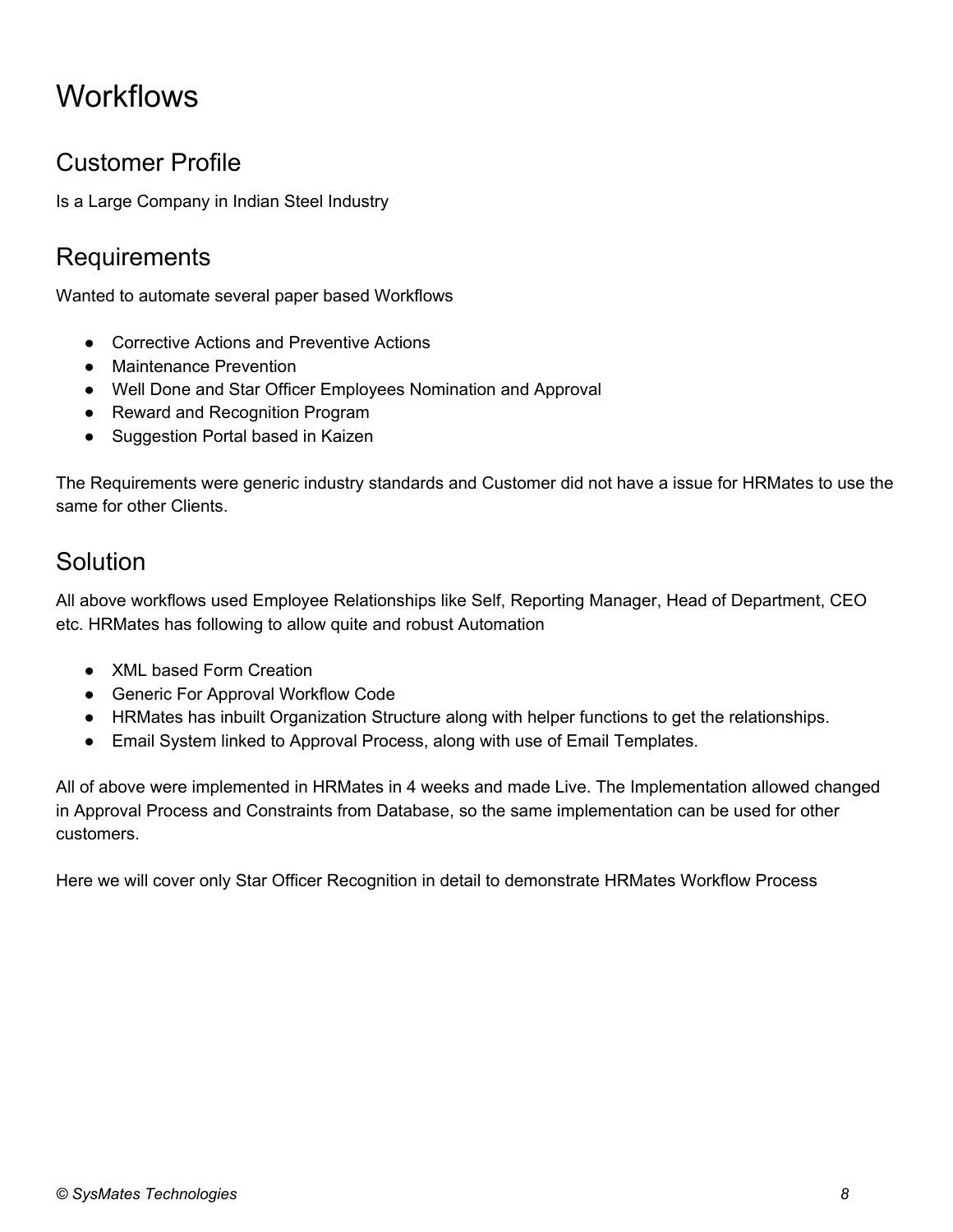#### Application Form

|                                                                                     | <b>Star Officer Employee</b>                              |                                                |            |    |        |        |               |
|-------------------------------------------------------------------------------------|-----------------------------------------------------------|------------------------------------------------|------------|----|--------|--------|---------------|
|                                                                                     | Date *                                                    |                                                |            |    |        |        |               |
|                                                                                     | Employee Name*                                            | $\overline{\mathbf{v}}$                        |            |    |        |        |               |
|                                                                                     | <b>Result and Impact*</b>                                 |                                                |            |    |        |        |               |
|                                                                                     | Involvement in<br>Improvement<br>Orientation <sup>*</sup> |                                                |            |    |        |        |               |
|                                                                                     | <b>Contribution</b><br><b>Towards Safety</b>              |                                                |            |    |        |        |               |
|                                                                                     | <b>Excellence Jouney*</b>                                 |                                                |            |    |        |        |               |
|                                                                                     | Discipline *                                              |                                                |            |    |        |        |               |
|                                                                                     |                                                           |                                                |            |    |        |        |               |
|                                                                                     | By                                                        |                                                | Comments * | On | Submit | Reject | <b>Status</b> |
|                                                                                     |                                                           | KARUNA KUMARI SA0065 ASSISTANT GENERAL MANAGER |            |    | Submit |        |               |
|                                                                                     |                                                           | RAHUL KUMAR SA0056 GENERAL MANAGER             |            |    |        |        |               |
|                                                                                     |                                                           | ANITA SINGH SA0033 VICE PRESIDENT              |            |    |        |        |               |
|                                                                                     |                                                           | AMRITA SHARMA SA0098 DEPUTY GENERAL MANAGER    |            |    |        |        |               |
|                                                                                     |                                                           | SUSHIL MISHRA SA0012 VICE PRESIDENT            |            |    |        |        |               |
| <b>APPROVALS</b><br>Role<br><b>HOD</b><br>Panel<br>Panel<br>Panel<br>Panel<br>Panel |                                                           | ATUL SAXENA SA0087 SENIOR MANAGER              |            |    |        |        |               |

#### Workflow and Constraints

#### Nomination

Only CEO and Head of Department can Nominate an Employee Nominated Employee should be of Officer Grade CEO can nominate any Officer Head of Department can Nominate any Officer within their Department only

#### Panel Approval

Their is a fixed Panel of Employees, but the members can change over time Panel Members should get Star Officer Notification in parallel Panel Members can Reject a Nomination after providing a Reason Panel Members cannot Modify the Form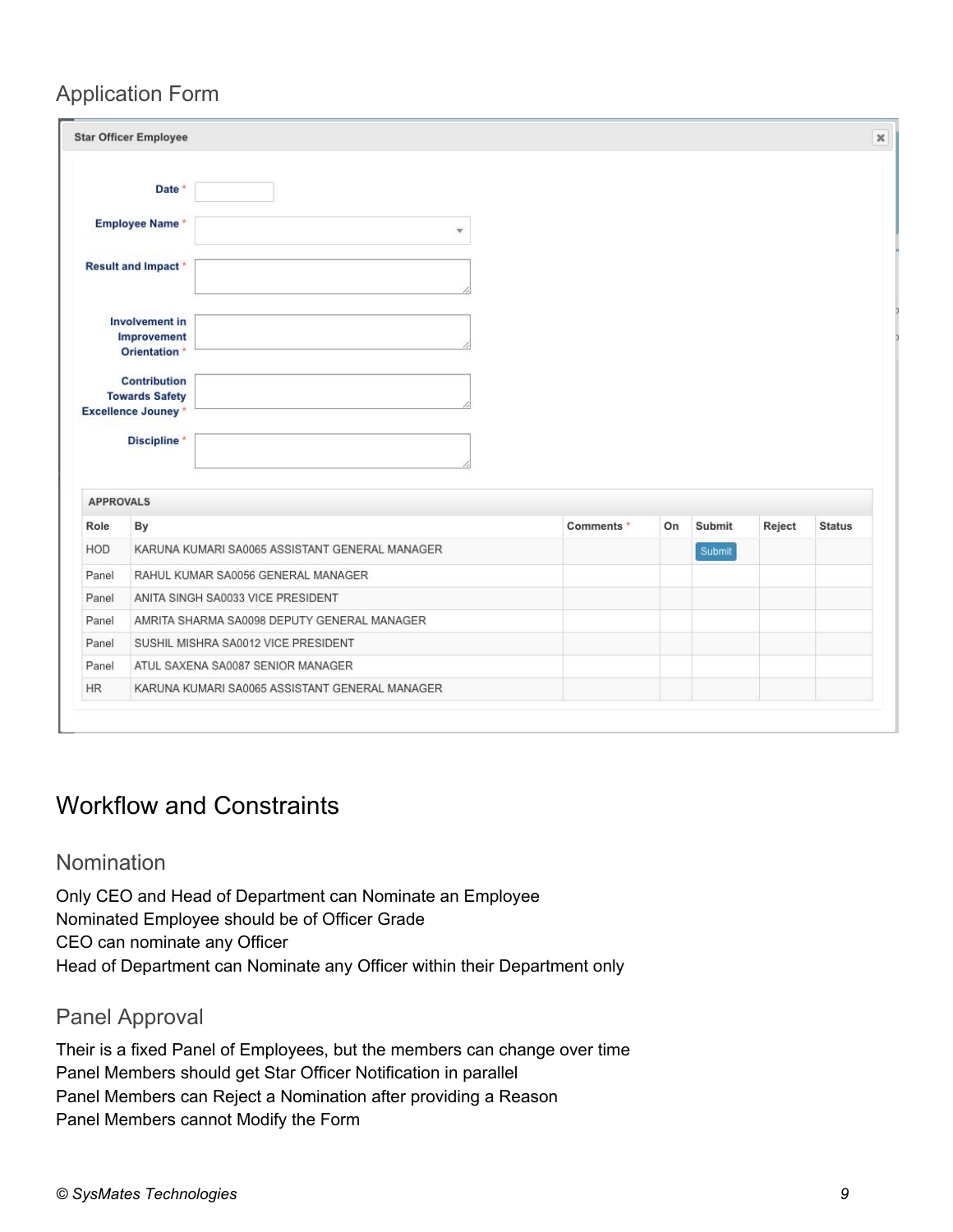#### Final Approval

Finally Approval / Rejection will be done by HR based on Panel Recommendations

#### Alerts

Each Member in Approval List will get a Email Notification when his action is due. Also they will get a notification on their Dashboard.

#### **Monitoring**

HR will be able to monitor the process from Star Officer Dashboard

#### Reward and Recognition

Certain Number of Points will be added to Star Officer Rewards Account based on Setup Approved Star Officer name will appear on HRMates Announcement Board for 7 days

#### Change Process

System should be built to accommodate change of Employees in Approval Process, Change of Approval Process itself, Change in Form

#### Implementation

Implementation was done using generic HRMates Workflow Process.

#### Form Creation

Monitor and Appointment forms were created using AppPress (Form Structure was defined with XML), Database Tables. This took 1 working day.

#### Workflow Creation

Generic Workflow Logic was copied in Source Code and Modified to suit the requirement. This took 2 working days. The Generic Workflow has most of requirements of above Process available. Generic Workflow also includes a Database Calculator "StarOfficersApprovers". This function is different for each HRMates Customer and can be configured for different requirements.

Specifically following was achieved with code change

- Add a Comments Column in Approval Process, Editable by Approve, Visible to All and Hidden for Sumitter.
- Another Database Function was added "StarOfficerFilter" which returned a query to filter employees that can be Nominated by the Submitter. The function in turn uses inbuilt HRMates functions to use Organization Structure Functions
- Form Code was changes to use StarOfficer Filter.